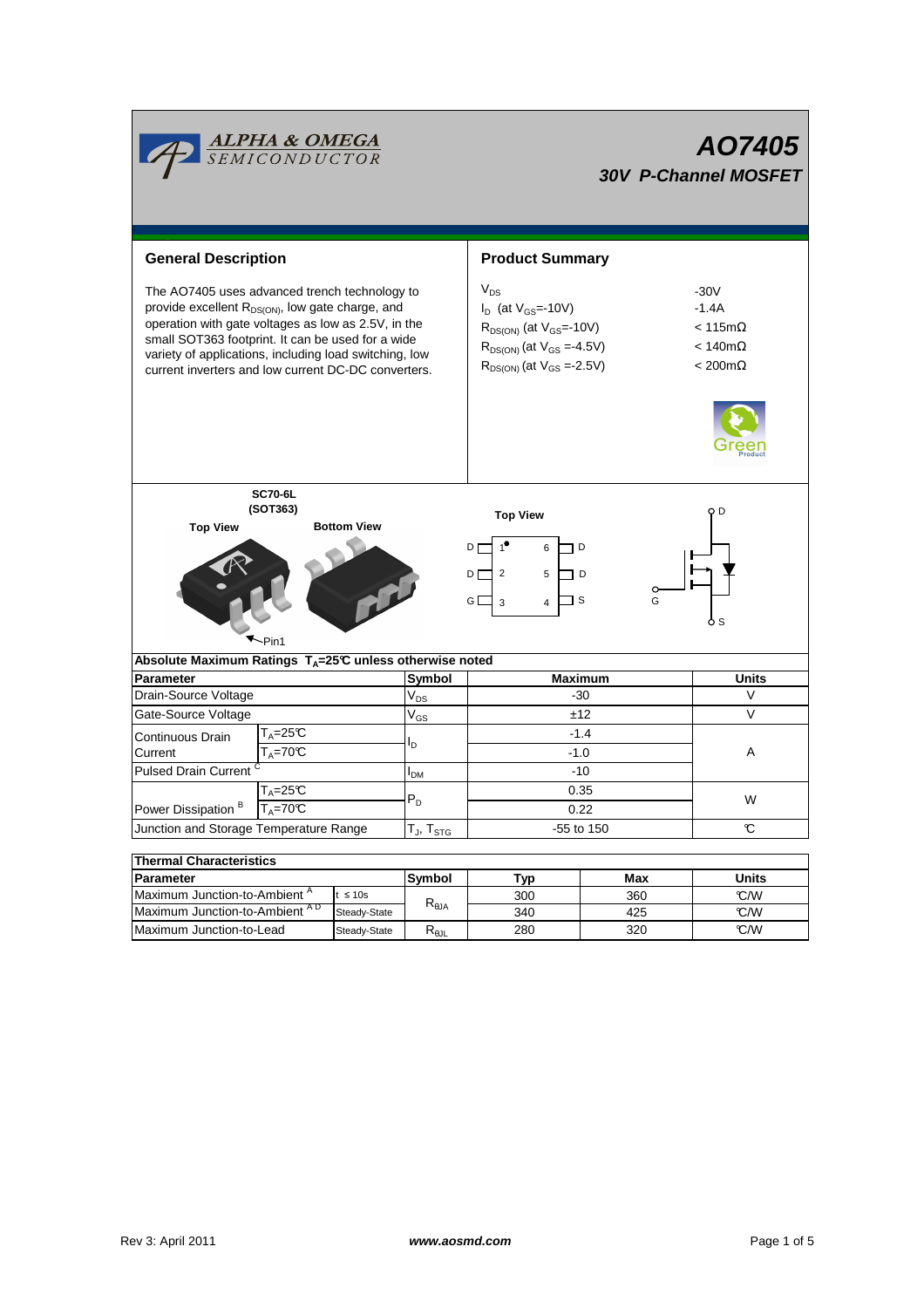

#### **Electrical Characteristics (TJ=25°C unless otherwise noted)**

| <b>Symbol</b>                          | Parameter                                                                                                                     | <b>Conditions</b>                                       | Min     | <b>Typ</b> | <b>Max</b> | <b>Units</b> |  |  |  |  |  |
|----------------------------------------|-------------------------------------------------------------------------------------------------------------------------------|---------------------------------------------------------|---------|------------|------------|--------------|--|--|--|--|--|
| <b>STATIC PARAMETERS</b>               |                                                                                                                               |                                                         |         |            |            |              |  |  |  |  |  |
| <b>BV<sub>DSS</sub></b>                | Drain-Source Breakdown Voltage                                                                                                | $I_{D} = -250 \mu A$ , $V_{GS} = 0V$                    | $-30$   |            |            | V            |  |  |  |  |  |
| $I_{DSS}$                              | Zero Gate Voltage Drain Current                                                                                               | $V_{DS}$ =-30V, $V_{GS}$ =0V                            |         |            | -1         | μA           |  |  |  |  |  |
|                                        |                                                                                                                               | $T_{\parallel} = 55$ °C                                 |         |            | -5         |              |  |  |  |  |  |
| $I_{GSS}$                              | Gate-Body leakage current                                                                                                     | $V_{DS} = 0V$ , $V_{GS} = \pm 12V$                      |         |            | ±100       | nA           |  |  |  |  |  |
| $V_{GS(th)}$                           | Gate Threshold Voltage                                                                                                        | V <sub>DS</sub> =V <sub>GS</sub> I <sub>D</sub> =-250µA | $-0.6$  | -1         | $-1.4$     | V            |  |  |  |  |  |
| $I_{D(ON)}$                            | On state drain current                                                                                                        | $V_{GS}$ =-10V, $V_{DS}$ =-5V                           | $-10$   |            |            | A            |  |  |  |  |  |
| $R_{DS(ON)}$                           |                                                                                                                               | $V_{GS}$ =-10V, $I_{D}$ =-1.4A                          |         | 92.5       | 115        | $m\Omega$    |  |  |  |  |  |
|                                        | <b>Static Drain-Source On-Resistance</b>                                                                                      | $T_{\parallel} = 125$ °C                                |         | 130        | 160        |              |  |  |  |  |  |
|                                        |                                                                                                                               | $V_{GS}$ =-4.5V, $I_{D}$ =-1.2A                         |         | 110        | 140        | $m\Omega$    |  |  |  |  |  |
|                                        |                                                                                                                               | $V_{GS}$ =-2.5V, I <sub>D</sub> =-1A                    |         | 150        | 200        | $m\Omega$    |  |  |  |  |  |
| $g_{FS}$                               | $V_{DS} = -5V$ , $I_{D} = -1.4A$<br><b>Forward Transconductance</b>                                                           |                                                         |         | 6          |            | S            |  |  |  |  |  |
| $V_{SD}$                               | Diode Forward Voltage                                                                                                         |                                                         | $-0.78$ | $-1$       | V          |              |  |  |  |  |  |
| ıs.                                    | Maximum Body-Diode Continuous Current                                                                                         |                                                         |         | $-0.5$     | A          |              |  |  |  |  |  |
|                                        | <b>DYNAMIC PARAMETERS</b>                                                                                                     |                                                         |         |            |            |              |  |  |  |  |  |
| $C_{\text{iss}}$                       | Input Capacitance                                                                                                             |                                                         |         | 260        | 315        | pF           |  |  |  |  |  |
| $C_{\rm oss}$                          | Output Capacitance                                                                                                            | $V_{GS}$ =0V, $V_{DS}$ =-15V, f=1MHz                    |         | 37         |            | рF           |  |  |  |  |  |
| $C_{\rm rss}$                          | Reverse Transfer Capacitance                                                                                                  |                                                         |         | 20         |            | pF           |  |  |  |  |  |
| $\mathsf{R}_{\mathsf{g}}$              | Gate resistance                                                                                                               | $V_{GS}$ =0V, $V_{DS}$ =0V, f=1MHz                      | 4       | 8          | 12         | Ω            |  |  |  |  |  |
| <b>SWITCHING PARAMETERS</b>            |                                                                                                                               |                                                         |         |            |            |              |  |  |  |  |  |
| $Q_q(10V)$                             | Total Gate Charge                                                                                                             |                                                         |         | 5.9        | 7.2        | nС           |  |  |  |  |  |
| $Q_g(4.5V)$                            | <b>Total Gate Charge</b>                                                                                                      | $V_{GS}$ =-10V, $V_{DS}$ =-15V, $I_{D}$ =-1.4A          |         | 2.8        | 3.5        | nC           |  |  |  |  |  |
| $\mathsf{Q}_{\text{gs}}$               | Gate Source Charge                                                                                                            |                                                         |         | 0.7        |            | nС           |  |  |  |  |  |
| $\mathsf{Q}_{\underline{\mathsf{gd}}}$ | Gate Drain Charge                                                                                                             |                                                         |         | 1          |            | nC           |  |  |  |  |  |
| $t_{D(on)}$                            | Turn-On DelayTime                                                                                                             |                                                         |         | 6          |            | ns           |  |  |  |  |  |
| $t_r$                                  | Turn-On Rise Time<br>$V_{GS}$ =-10V, $V_{DS}$ =-15V, R <sub>L</sub> =10Ω,<br>$R_{\text{GEN}} = 3\Omega$<br>Turn-Off DelayTime |                                                         |         | 3.5        |            | ns           |  |  |  |  |  |
| $t_{D(off)}$                           |                                                                                                                               |                                                         |         | 20         |            | ns           |  |  |  |  |  |
| $t_f$                                  | <b>Turn-Off Fall Time</b>                                                                                                     |                                                         |         | 5          |            | ns           |  |  |  |  |  |
| $t_{rr}$                               | Body Diode Reverse Recovery Time                                                                                              | $I_F = -1.4A$ , dl/dt=100A/ $\mu$ s                     |         | 11.5       | 15         | ns           |  |  |  |  |  |
| $Q_{rr}$                               | Body Diode Reverse Recovery Charge   IF=-1.4A, dl/dt=100A/μs                                                                  |                                                         |         | 4.5        |            | nC           |  |  |  |  |  |

A. The value of R<sub>θJA</sub> is measured with the device mounted on 1in<sup>2</sup> FR-4 board with 2oz. Copper, in a still air environment with T<sub>A</sub> =25℃. The value in any given application depends on the user's specific board design.

B. The power dissipation P<sub>D</sub> is based on T<sub>J(MAX)</sub>=150°C, using  $\leq 10$ s junction-to-ambient thermal resistance.

C. Repetitive rating, pulse width limited by junction temperature  $T_{J(MAX)}$ =150°C. Ratings are based on low frequency and duty cycles to keep  $initialT = 25^{\circ}C$ .

D. The  $R_{\theta JA}$  is the sum of the thermal impedance from junction to lead  $R_{\theta JL}$  and lead to ambient.

E. The static characteristics in Figures 1 to 6 are obtained using <300µs pulses, duty cycle 0.5% max.

F. These curves are based on the junction-to-ambient thermal impedance which is measured with the device mounted on 1in<sup>2</sup> FR-4 board with 2oz. Copper, assuming a maximum junction temperature of  $T_{J(MAX)}$ =150°C. The SOA curve provides a single pulse ratin g.

THIS PRODUCT HAS BEEN DESIGNED AND QUALIFIED FOR THE CONSUMER MARKET. APPLICATIONS OR USES AS CRITICAL COMPONENTS IN LIFE SUPPORT DEVICES OR SYSTEMS ARE NOT AUTHORIZED. AOS DOES NOT ASSUME ANY LIABILITY ARISING OUT OF SUCH APPLICATIONS OR USES OF ITS PRODUCTS. AOS RESERVES THE RIGHT TO IMPROVE PRODUCT DESIGN, FUNCTIONS AND RELIABILITY WITHOUT NOTICE.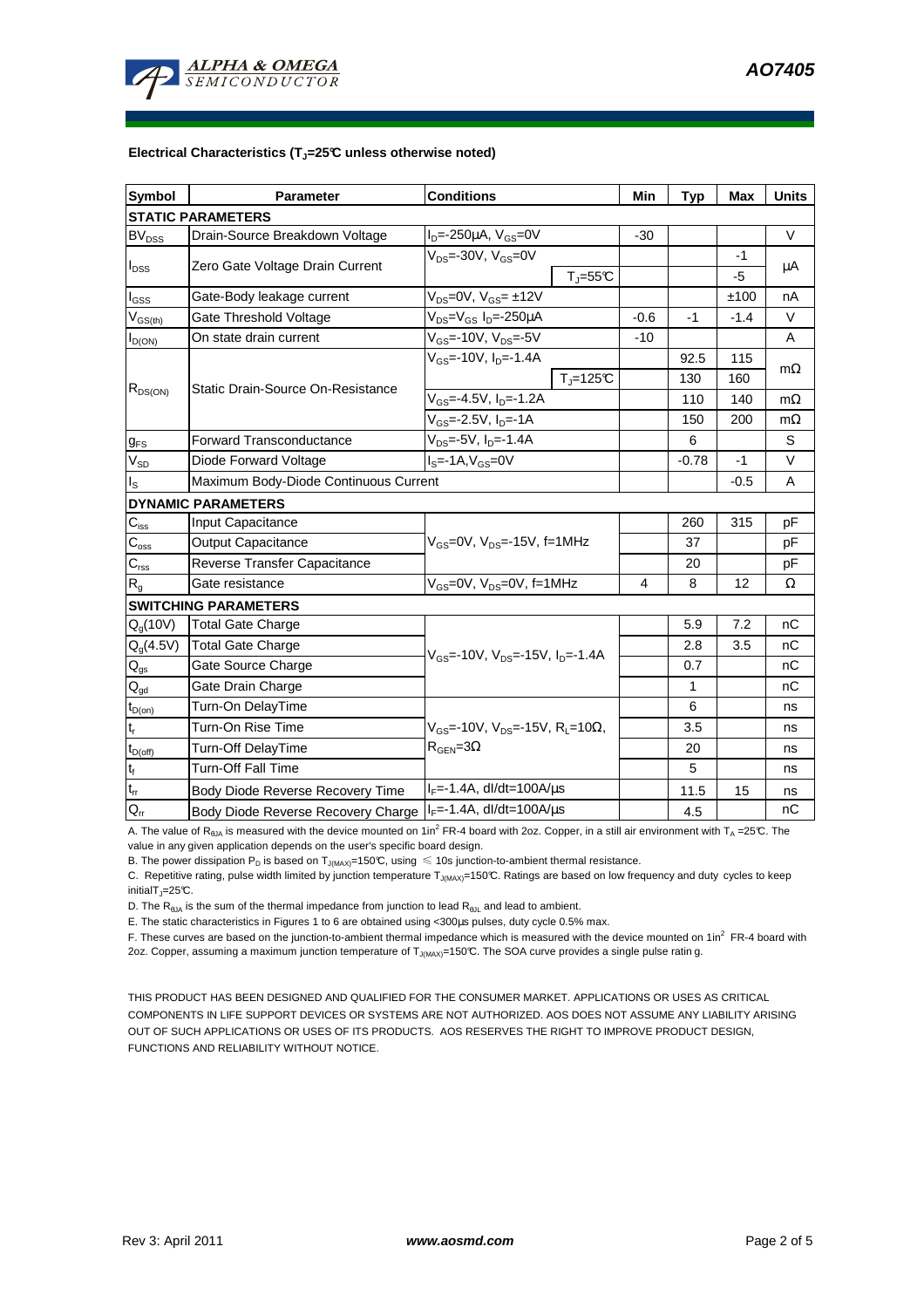

## **TYPICAL ELECTRICAL AND THERMAL CHARACTERISTICS**

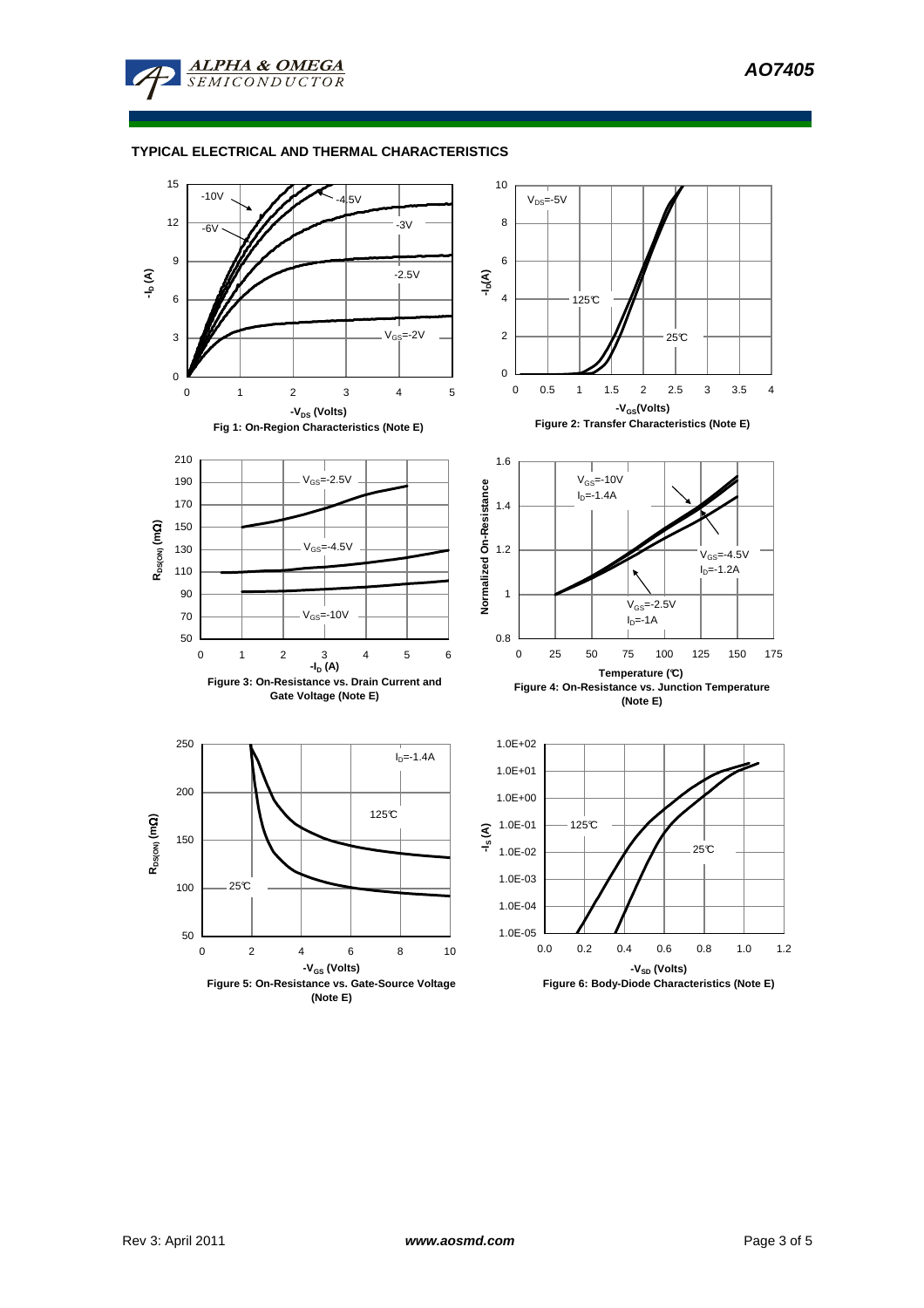

## **TYPICAL ELECTRICAL AND THERMAL CHARACTERISTICS**